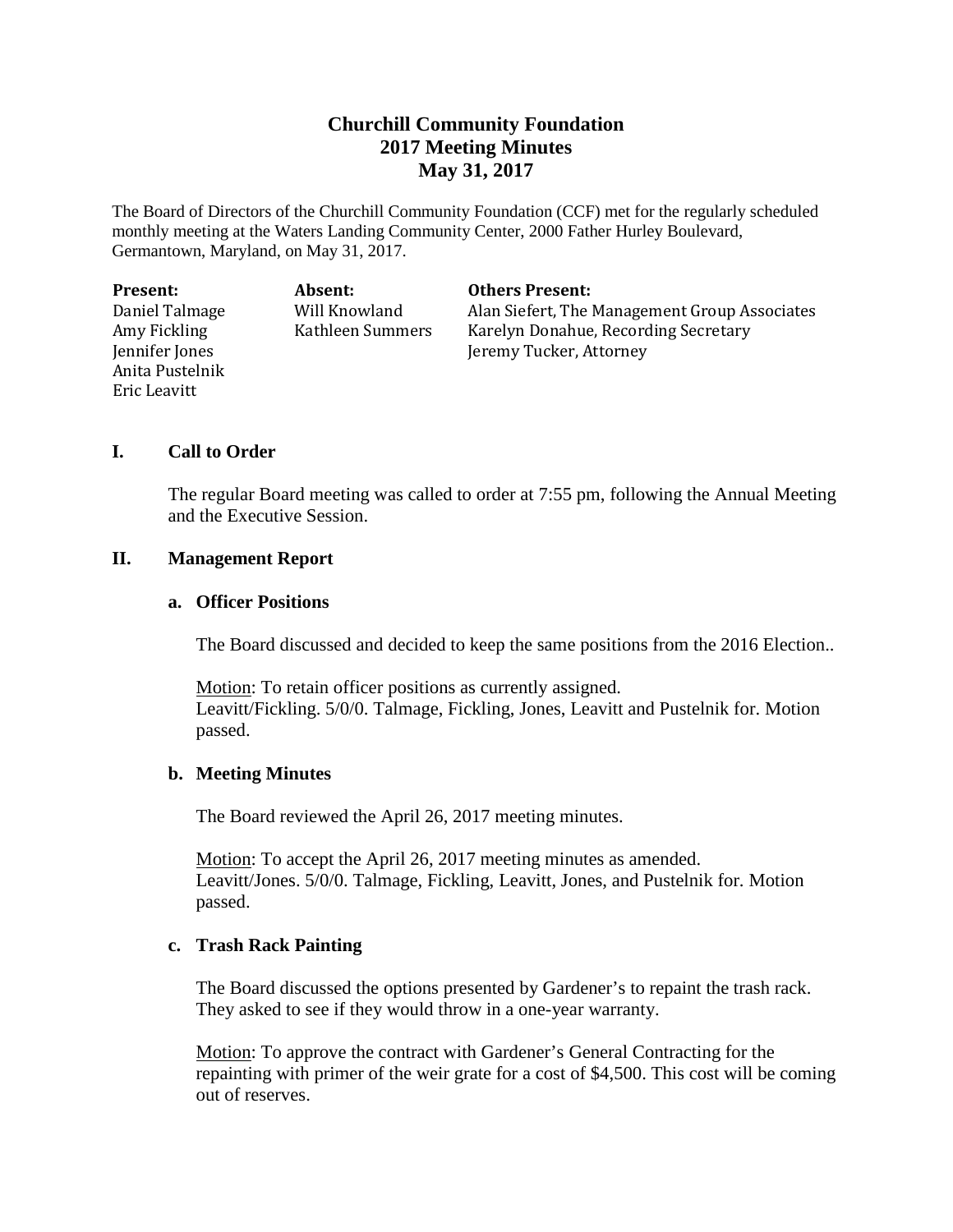Leavitt/Jones. 5/0/0. Talmage, Fickling, Jones, Pustelnik, and Leavitt for. Motion passed.

### **d. Dredging**

The Board discussed the bid options received by E.A. & J.O. Crandell, Inc./Lake Services and discussed the pricing estimate provided by Metropolitan Environmental Services.

Motion: To approve the hiring of E.A. & J.O. Crandell, Inc for the dredge project \$4,500. Contract terms to be finalized then reviewed by the Foundation's attorney. Leavitt/Fickling. 5/0/0. Talmage, Fickling, Jones, Pustelnik, and Leavitt for. Motion passed.

### **e. Amethyst Stream**

Mr. Siefert will check that the asphalt bridge approaches are included in the contract.

### **f. Grants**

The Board discussed the availability of a new grant from the Maryland SHA. The RFP from the state comes out the first week of June. Gabby from CPJ is willing to help write the grant application. An update will be given at the next meeting.

### **g. 2016 Audit**

Mr. Siefert stated that the edits were completed as directed by the Board.

Motion: To approve the 2016 Audit as amended. Jones/Leavitt. 5/0/0. Talmage, Fickling, Leavitt, Jones and Pustelnik for. Motion passed.

### **j. Financials**

The Board reviewed the financials for the months ending April 30, 2017.

#### **III. Old Business**

Mr. Siefert updated the Board on the Hydrilla treatment.

### **IV. New Business**

No new business.

### **V. Next Meeting**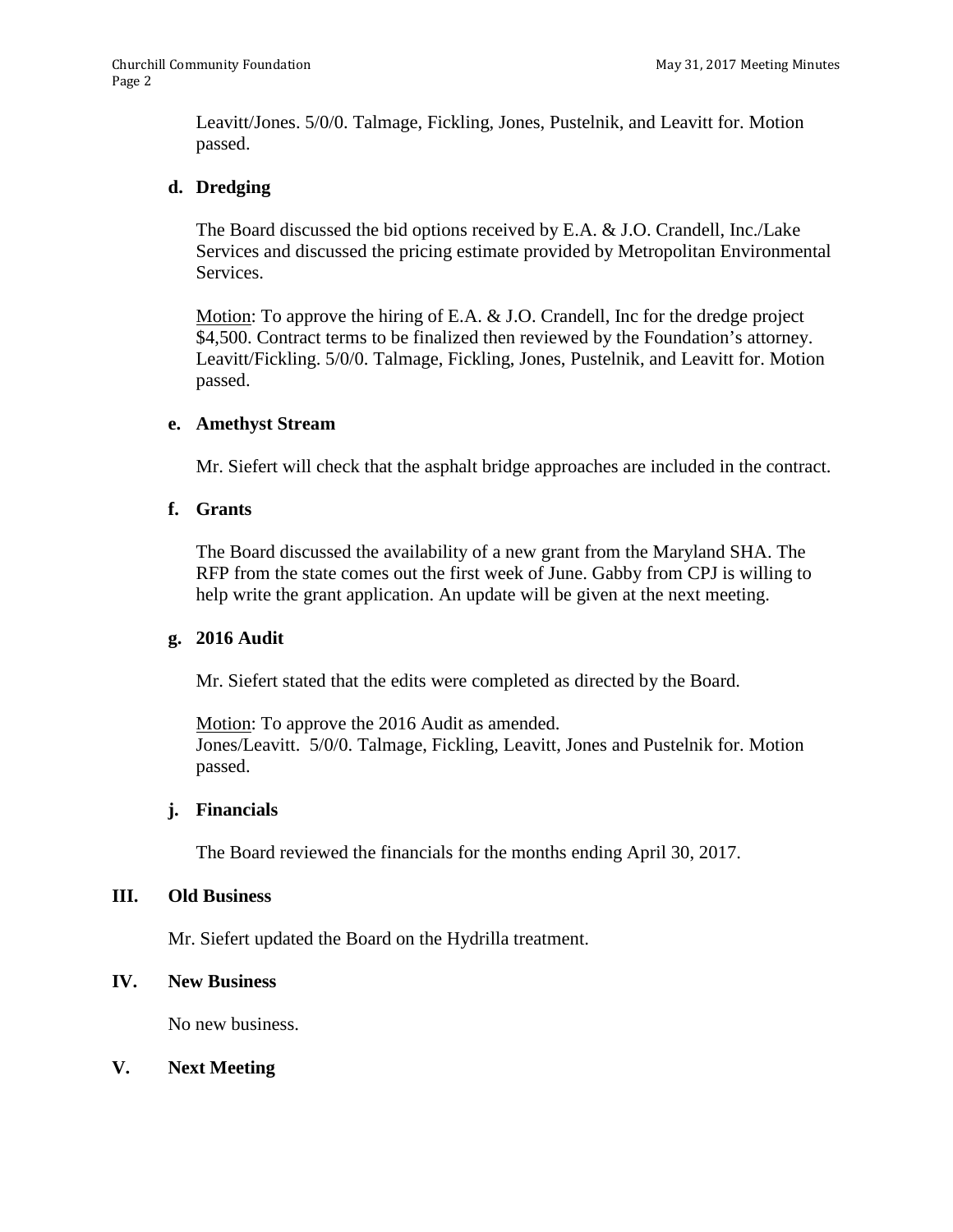The next meeting of the Board of Directors for the Churchill Community Foundation will be Wednesday, June 28, 2017 at 7:30 p.m. at the Waters Landing Community Center.

## **VI. Adjournment**

Motion: Motion to adjourn the meeting at 9:27 p.m. Leavitt/Jones. 5/0/0. Pustelnik, Talmage, Fickling, Leavitt and Jones for. Motion passed.